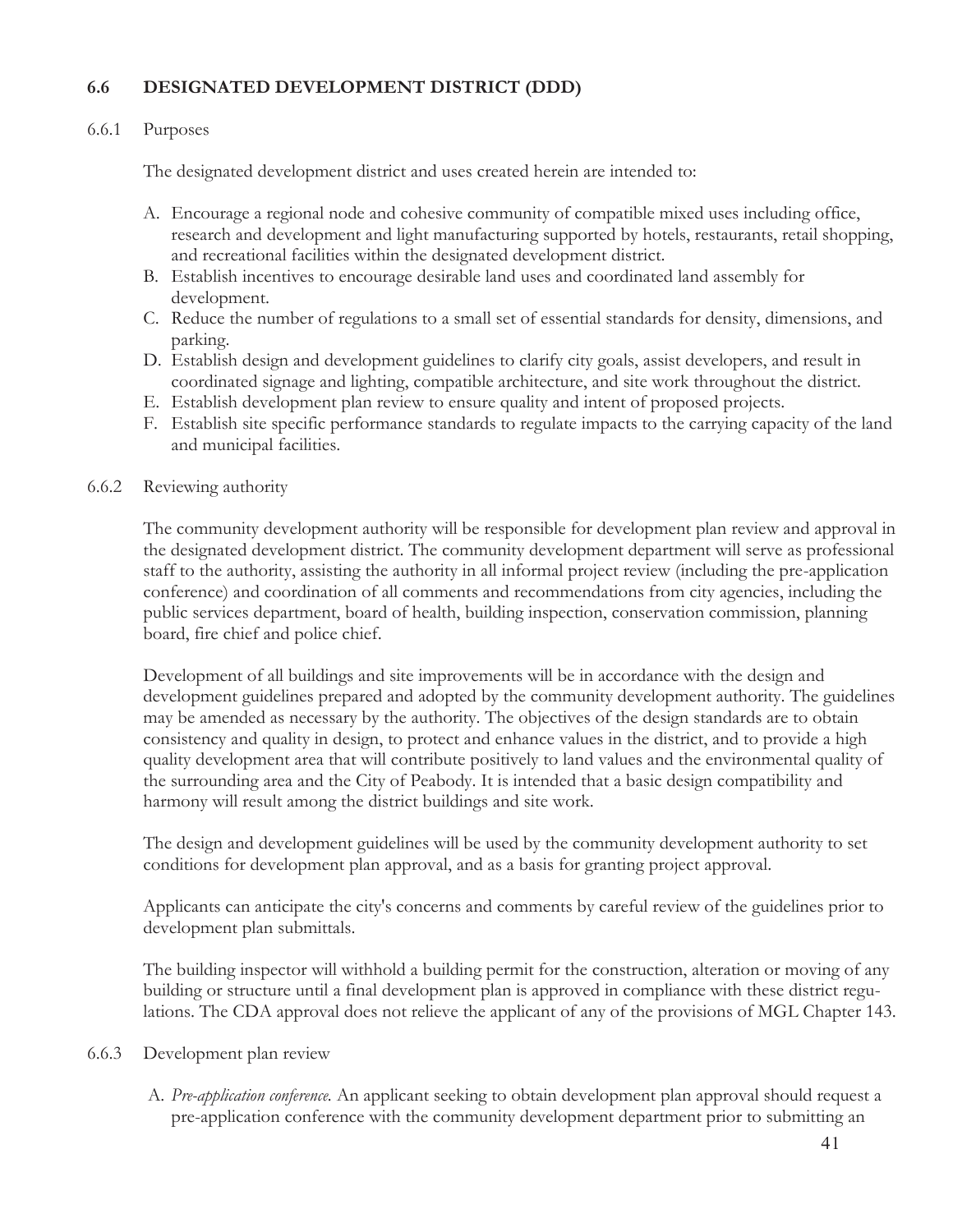application for preliminary development plan review. At the pre-application conference, the community development department will familiarize the applicant with the process for obtaining development plan approval and will explain to the applicant issues to be considered in planning the project.

 At this conference, the applicant may present the community development department with basic data regarding the proposal, such as development program, map showing the important existing and man-made features in and around the site, and/or sketch plan showing the major features of the proposed development. This information will enable the applicant and the community development staff to discuss and clarify site-specific planning and process issues related to the project in an informal manner.

 B. *Preliminary development plan review.* A preliminary development plan may be submitted for community development authority review during the early stages of the project, prior to the submission of a final development plan. The purpose of the preliminary development plan is to elicit comments and recommendations from city agencies during the schematic design phase in which the general scope, scale, and relationship of project components are illustrated. It is strongly recommended that a preliminary development plan be filed in every case in order to incorporate agency and community concerns, and to identify major digressions from the intent of the designated development district before significant financial resources are committed by the applicant.

 The preliminary development plan submittal should be prepared at a scale of not less than one (1) inch equals forty (40) feet unless another scale is requested and found suitable by the planning or engineering department. Plan shall be prepared by a registered land surveyor, and a registered architect, registered professional engineer and/or registered landscape architect and should include the following general information:

- 1. Name and address of applicant and person(s) responsible for preparation of drawings;
- 2. Graphic scale, date, north arrow, and vertical datum;
- 3. Property boundaries, rights-of-way, and easements and their uses within the lot;
- 4. Abutting streets and ways, and names of all abutters;
- 5. Existing and proposed topography at two-foot intervals;
- 6. Existing and proposed buildings and structures on site;
- 7. Existing and proposed utilities and storm drainage structures on and adjacent to the site;
- 8. Existing wetlands and watercourses;
- 9. Identification of any special site characteristics and noteworthy natural features such as views, existing vegetation, wetlands, topographic changes, soils, bedrock and required setbacks that are being considered in the siting and design of the building, roads, and parking areas;
- 10. Summary of the development program including gross square feet of floor area, use designation of each building or part thereof, number of parking spaces, and estimated number of employees;
- 11. Tabulation of area in square feet devoted to building footprint, parking and circulation areas, and open space;
- 12. List of all 'parties of interest' and their addresses, certified by the city assessor.
- 13. Architectural and site design documentation should illustrate the general scope, scale, and relationship of project components, including:
	- a. Conceptual building footprint, location and use;
	- b. Preliminary sections and elevations;
	- c. Preliminary selection of building materials;
	- d. Development of approximate building dimensions, areas, and volumes;
	- e. Access and circulation patterns for pedestrians and vehicles;
	- f. Functional relationships including entranceways, parking areas, service loading areas, and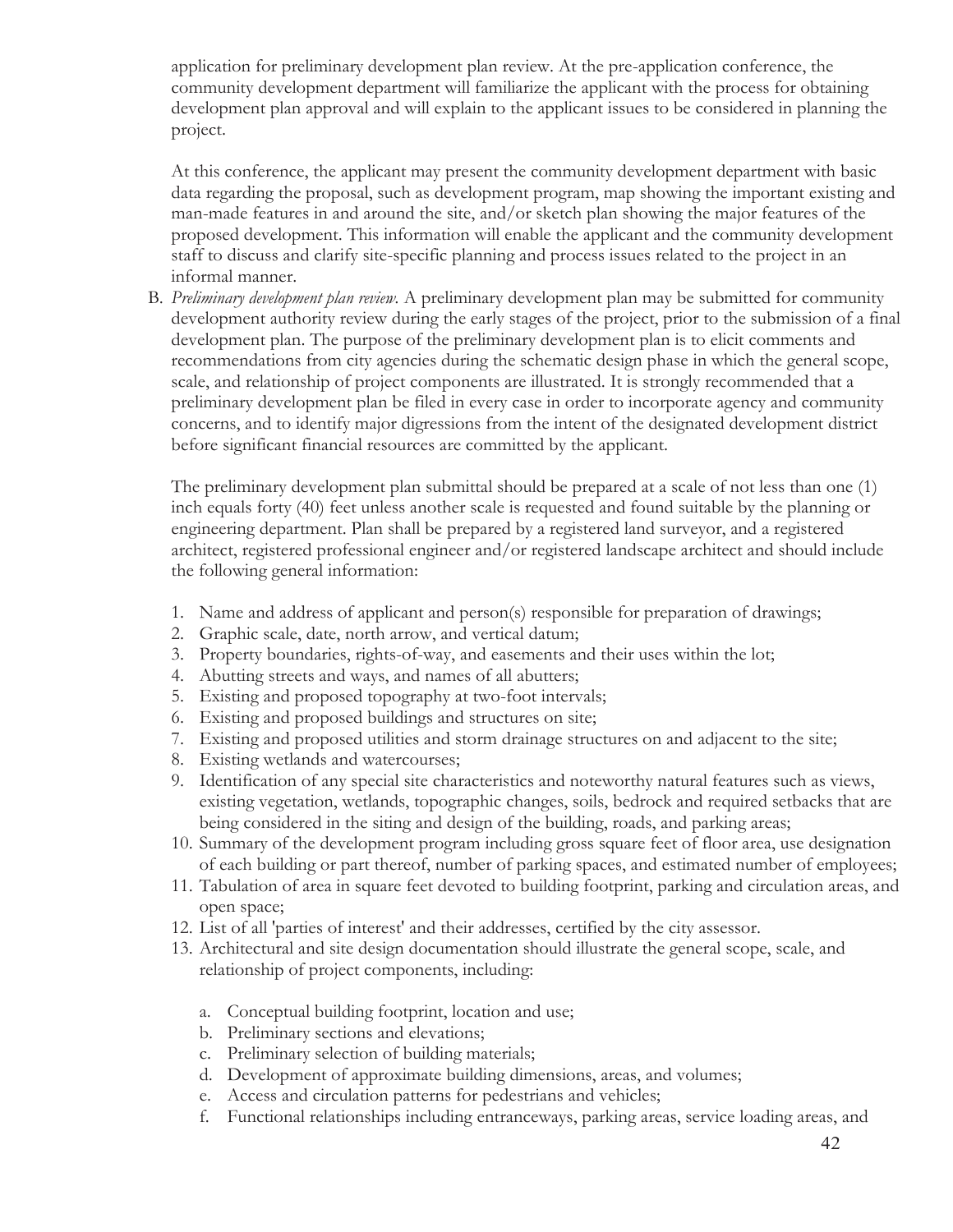open space;

- g. Design objectives and environmental determinants;
- h. Preliminary landscaping plan, including types and numbers of plants proposed, and other site amenities.
- C. *Final development plan review.* A final development plan should be submitted for community development authority review during the design development phase of the project, in which the size and character of the entire project is fixed and described. The purpose of the final development plan review is to confirm that the intent of the proposed project as illustrated in the preliminary development plan is being carried out, and to confirm that the proposed project is in conformance with the intent and regulations of the designated development district.

The final development plan submittal should be prepared at a scale of not less than one (1) inch equals forty (40) feet by a registered land surveyor, and a registered architect, registered professional engineer, and/or registered landscape architect and should include the general information as specified under preliminary development plan review.

Architectural and site design and documentation should establish the final scope, relationship, form, size, and appearance of the project through:

- 1. Architectural plans, sections and elevations;
- 2. Typical building construction details;
- 3. Three-dimensional sketches;
- 4. Final selection of building materials and systems;
- 5. Building locations;
- 6. Roadways, walkways, parking areas;
- 7. Building entrances and service areas;
- 8. Utilities, on-site and off-site;
- 9. Fire protection systems;
- 10. Storm drainage including retention areas;
- 11. Site grading at two-foot intervals;
- 12. Lawns and plantings, including species, number of plants, and installation size;
- 13. Site lighting;
- 14. Signage;
- 15. Final selection of site materials, sizes, dimensions, and areas;
- 16. Typical site construction details;
- 17. Roadway profiles and cross sections.
- D. *Procedure and time frame.* To start the approval process for preliminary plan review, and for final development plan review the applicant should file eight (8) copies of the application and accompanying documentation for the development plan review with the city clerk. The city clerk will transmit a copy of the submittal package to the planning board, community development department, board of health, department of public services, conservation commission, police department, fire department, and community development authority.

The agencies receiving copies of the development plan should submit to the community development department written recommendations on the proposed project within fifteen (15) days of filing. Failure to comment will be deemed lack of objection.

Within thirty-five (35) days of the filing of the development plan, the community development department should submit to the community development authority, accompanied by the agency comments, a report discussing the feasibility of the project and its consistency with the purposes of the designated development district.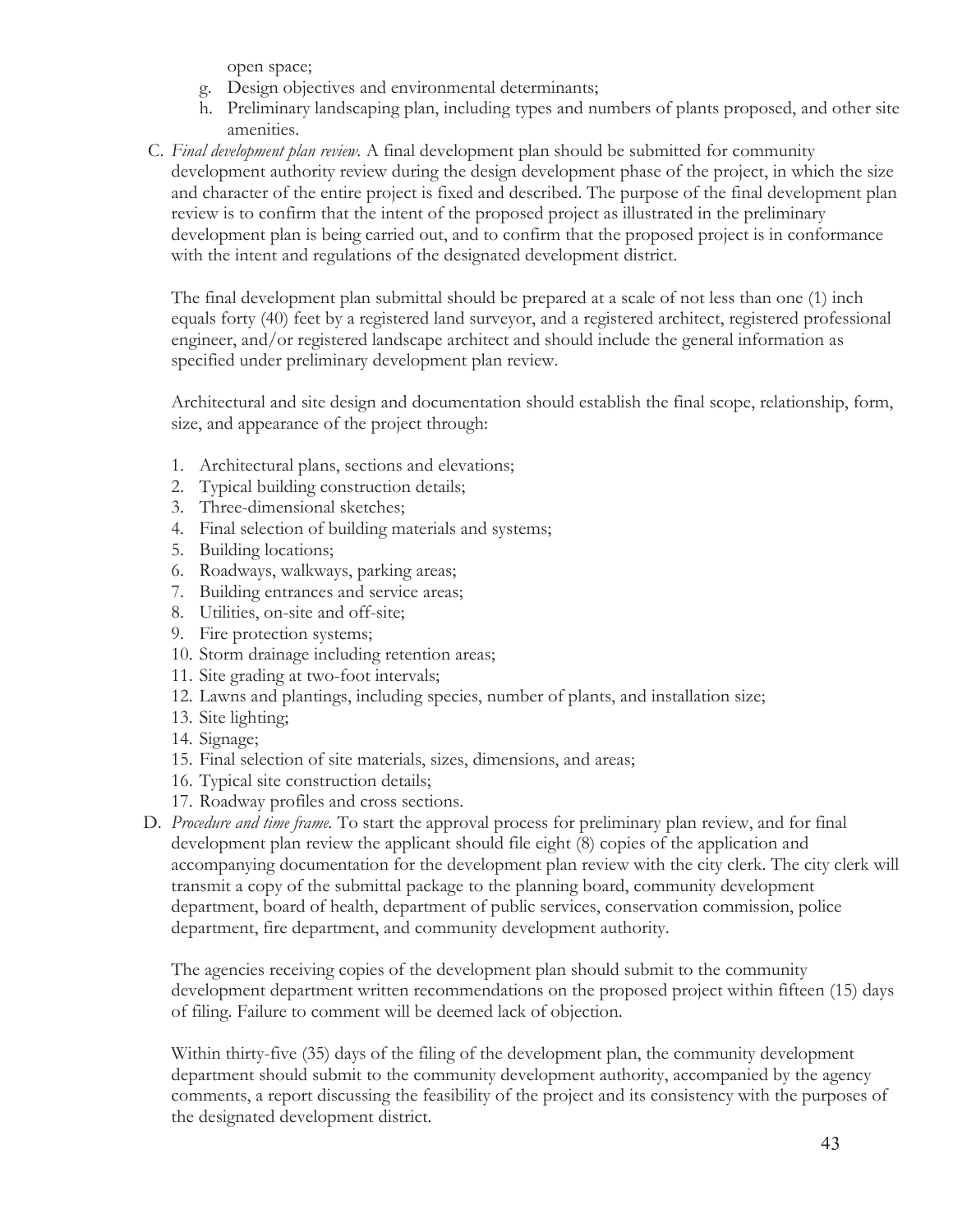The community development authority should within sixty (60) days of filing certify in writing to the applicant that the application is approved as submitted or approved subject to modification. Failure to take action within the said sixty-day period will be deemed to be a grant of development plan approval unless an extension is requested by the applicant and such requests approved by the authority.

Final development plan approval granted under this section will lapse within two (2) yeas if a substantial use has not commenced or if construction has not begun. The community development authority may grant an extension for good cause, and should grant an extension if the delay has been caused on account of the need to obtain other local, state, and federal permits.

### 6.6.4 Permitted uses

The intent of the use designations in the district is to promote a high quality employment center in this area of Peabody. Specific objectives are to encourage executive office, research and development, and light manufacturing activities which provide jobs for the community, and to support these businesses with auxiliary uses such as hotels, restaurants, retail shopping, and recreational facilities. Some of these auxiliary uses will require a special permit as a means of ensuring the appropriate location, mix, extent and quality of development. The special permit granting authority will be the city council as per Section 15.7.1 and applications reviewed according to procedures outlined in Section 15.7.3.

### A. *Permitted uses as allowed in Section 4.2.*

- 1. Corporate headquarters, executive and clerical offices, banking and financial services;
- 2. High or advanced technology, research and development, testing laboratories;
- 3. Light manufacturing, processing and assembly;
- 4. Medical facilities;
- 5. Outdoor recreational facilities such as playing fields, exercise areas, jogging and walking paths;
- 6. Business support services;
- 7. Recycling Collection Centers; and
- 8. Printing/Binding/Publishing..

## B. *Special permit uses as allowed in Section 4.2.*

- 1. Warehouses and distribution;
- 2. Hotels;
- 3. Restaurants and conference centers;
- 4. Commercial retail or wholesale businesses;
- 5. Private and public physical fitness and recreational facilities;
- 6. Day care centers provided they are located in conforming structures in the district;
- 7. Personal service establishments;
- 8. Indoor recreation facilities;
- 9. Reference laboratories;
- 10. Research and development, green development and new technologies;
- 11. Trucking Terminal;
- 12. Truck Services/Repair with no Outdoor Storage; and
- 13. Hospital
- C. *Use limitations.*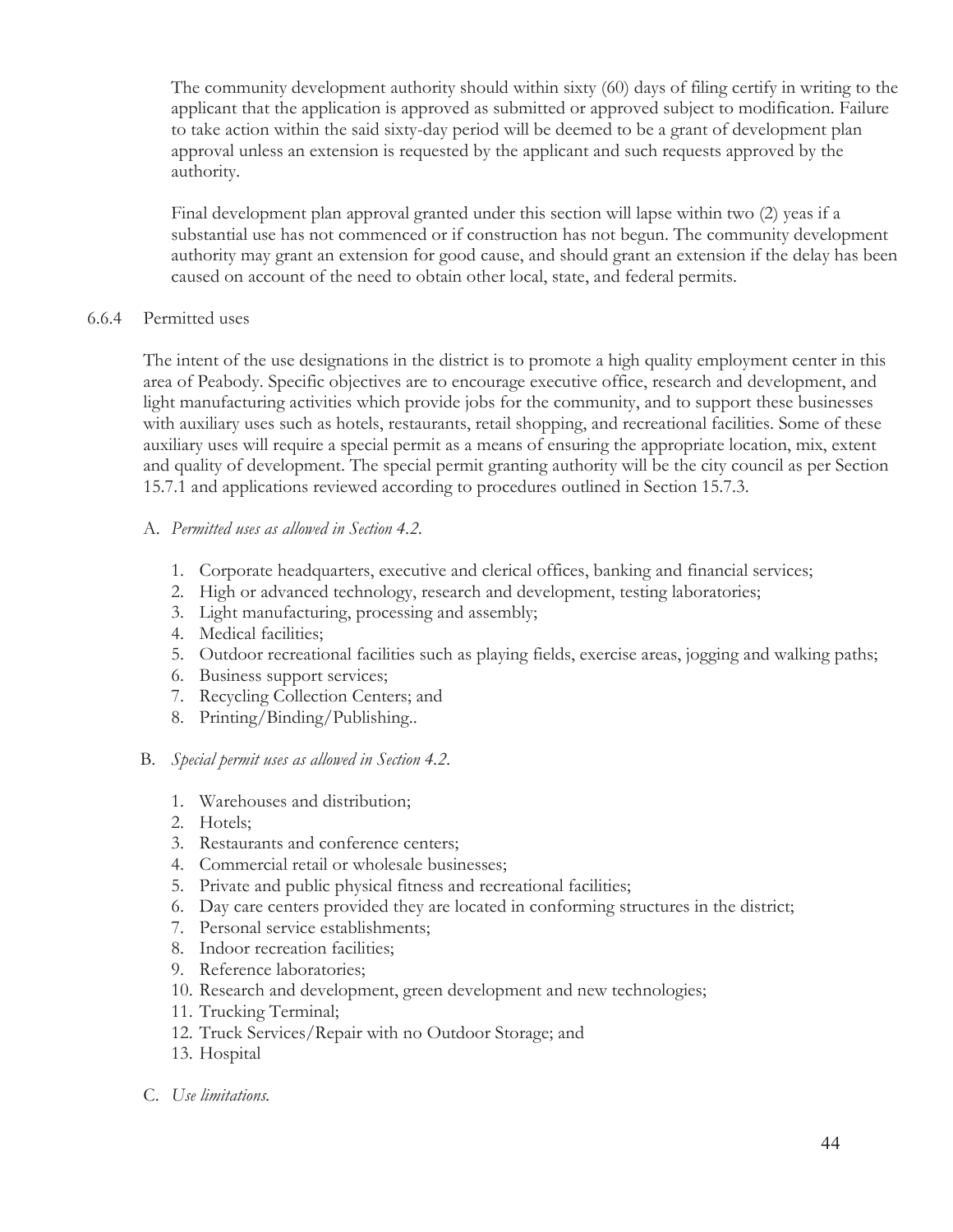- 1. All uses shall be completely enclosed in buildings. No merchandise materials, supplies or equipment shall be permitted to remain outside any building.
- 2. All uses must meet the design and development guidelines as set forth by the community development authority.
- D. *Nonconformance.*

The regulations pertaining to nonconformance shall be the same as the amended Peabody Zoning Ordinance, section 1.5.

- 6.6.5 Schedule of density and dimensional regulations
	- A. For all as of right uses, and for hotels by special permit, dimensional standards shall be as follows:

| Minimum lot size            | 2 acres |
|-----------------------------|---------|
| Maximum number of stories   |         |
| Maximum building height     | 72 feet |
| Maximum floor to area ratio | 04      |

B. For all uses allowed by special permit except hotels, dimensional standards shall be as follows:

| Minimum lot size            | 2 acres |
|-----------------------------|---------|
| Maximum number of stories   |         |
| Maximum building height     | 72 feet |
| Maximum floor to area ratio | 03      |

C. All district uses except access should observe the following regulations:

| (1) Building setbacks (minimum feet):    |                    |
|------------------------------------------|--------------------|
| Route 1                                  | 100                |
| Residential abutters                     | 100                |
| District Access Road R.O.W.              | 50                 |
| Other property lines                     | 30                 |
| (2) Impervious site coverage (maximum %) | 60                 |
| (3) Compact parking (maximum % of total) | 30                 |
| (4) Parking space size (minimum feet)    |                    |
| Compact                                  | $8.0 \times 16.6$  |
| Full                                     | $10.0 \times 20.0$ |
| Handicap                                 | $12.0 \times 20.0$ |
| Parking aisle (minimum feet)             | 24                 |
|                                          |                    |

#### 6.6.6 Parking ratios

All parking shall be accommodated on-site and within designated parking areas for each building(s). No on-street parking will be allowed within the district.

The minimum number of off-street parking spaces should be two (2) spaces per one thousand (1,000) gross square feet of floor area, and the maximum number of off-street parking spaces should be four (4) per 1,000 gross square feet of floor area and determined specifically by individual users within the following exception:

1. Retail business uses should provide a minimum of five (5) spaces per 1,000 gross square feet of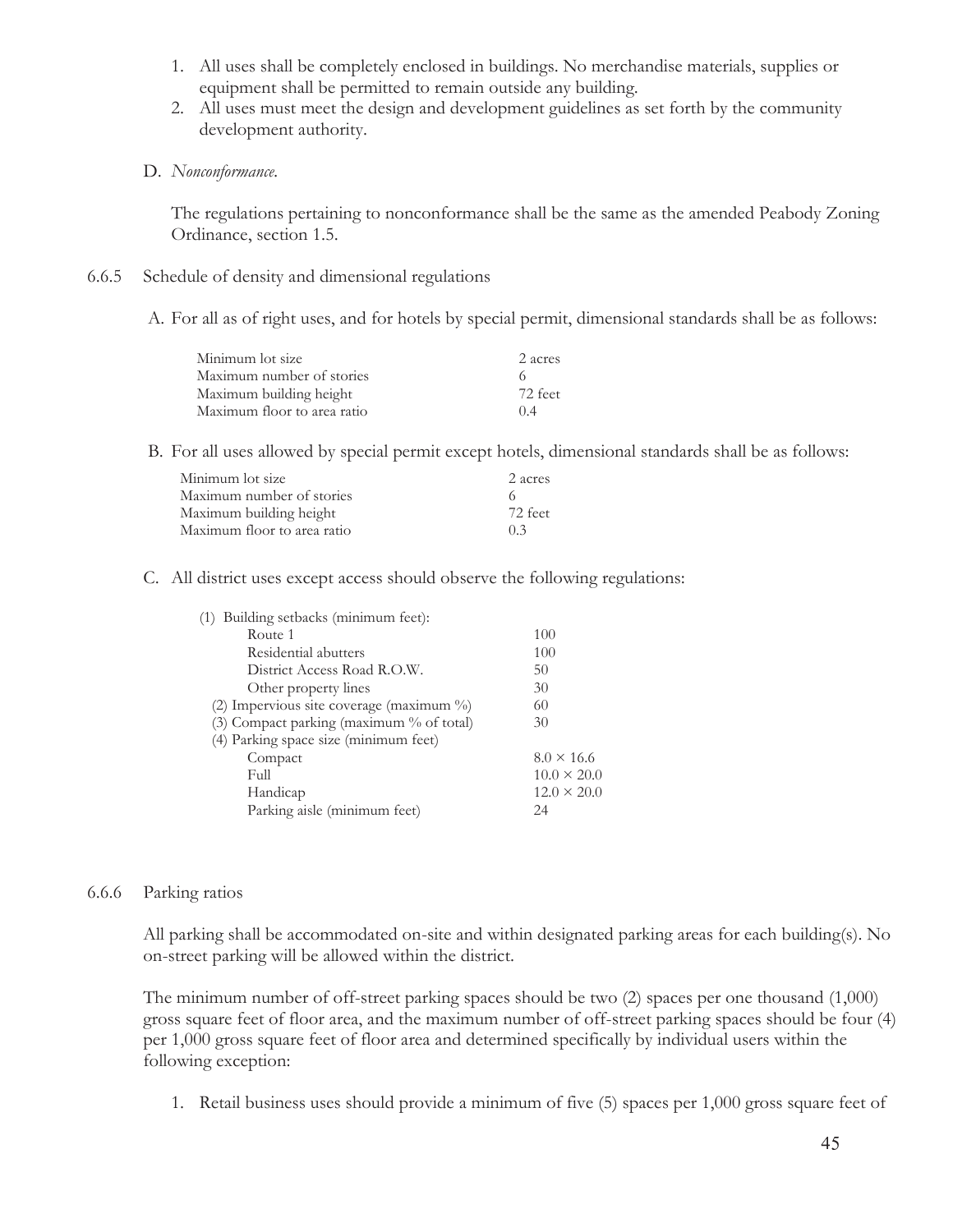floor area.

- 2. Restaurants and conference facilities should provide a minimum of one (1) space for each three (3) seats of seating capacity.
- 3. Hotels should provide a minimum of one 1) parking space for each unit plus one (1) space per five (5) employees.
- 4. Special purpose uses such as health related facilities, private recreation uses, training and conference centers, etc., as allowed in the study area would have parking requirements determined on a use-specific basis as approved by the community development authority.
- 5. Warehouse uses should provide a minimum of two (2) spaces per one thousand (1,000) gross square feet of building area allocated for office use as well as one (1) space per every one (1) person employed.
- 6. As a minimum, the following number of handicapped parking spaces must be provided:
	- a. One (1) handicapped parking space per 10 to 25 parking spaces;
	- b. Two (2) handicapped parking spaces per 26 to 50 parking spaces;
	- c. Three (3) handicapped parking spaces per 51 to 100 parking spaces;
	- d. Four (4) handicapped parking spaces per 101 to 200 parking spaces;
	- e. Six (6) handicapped parking spaces per 201 to 500 parking spaces;
	- f. Ten (10) handicapped parking spaces per 501 to 1,000 parking spaces;
	- g. Fifteen (15) handicapped parking spaces per 1,001 or more parking spaces.
- 6.6.7 Peabody designated development district capital facility ordinance
	- A. *Title.* This ordinance shall be known and may be cited as the "Peabody Designated Development District Capital Facility Ordinance".
	- B. *Authority.* The community has authority to adopt this ordinance through its special permit and site plan review regulations pursuant to Chapter 40A, Section 9, Massachusetts General Law. This law allows a community to grant permitted increases in density for the provision of community amenities, in this case capital facilities needed to accommodate the increased density.
	- C. *Intent and purpose.*
		- 1. Planning for the necessary capacity expansion of road, electrical, water, sewer and drainage facilities serving new development in the Peabody Designated Development District to ensure the health, safety, welfare and economic well being of the citizens of Peabody is the mandated responsibility of the community pursuant to Chapter 40A, Massachusetts General Laws.
		- 2. This ordinance is intended to implement and be consistent with the Peabody Comprehensive Plan, the Route 1/Route 128 Economic Development Strategy, subsequent city planning efforts, and Chapter 40A, Massachusetts General Laws.
		- 3. The objective of this ordinance is to require all land development activity that places additional demand on road, electrical, water, sewer and drainage facilities serving the Peabody Designated Development District to contribute its proportionate share of the construction or cost of providing road, electrical, water, sewer and drainage facilities.
		- 4. It is not the purpose of this ordinance to require improvements or to collect any funds from new land development activity in excess of the actual amount necessary to offset the demand on the community's facilities identified below. This ordinance is intended to be consistent with the principles for allocating a fair share of the cost of the new public facilities to new users as established in Emerson College v. City of Boston, 462 NE2d 1098 (MA, 1984).

# D. *Site plan review and special permit requirements.*

- 1. Capital facility requirements.
	- a. Any person who proposes any development in the Peabody Designated Development District requiring site plan review or building permit plan review shall be obligated to provide the necessary road, electrical, water, sewer and drainage capital facilities in the manner and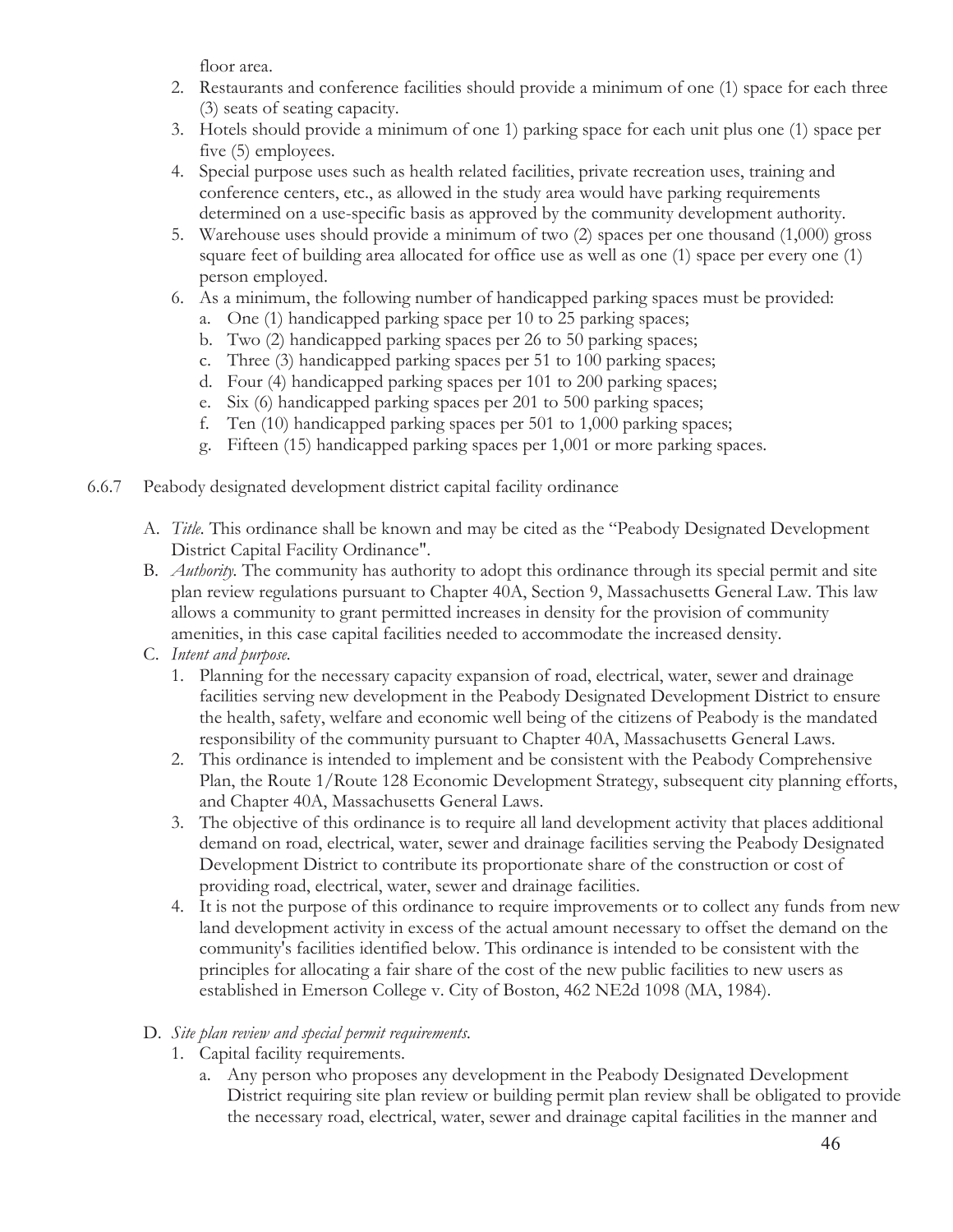amount set forth in this section. Development proposals, which in the opinion of the CDA, do not place additional demand on the electrical, water, sewer and drainage capacities of the district shall not be required to contribute to capital improvements.

- b. The capital facilities shall be in the form of a constructed improvement as per plans prepared by the City of Peabody and inspected following established city inspection procedures and construction standards or a fee in-lieu thereof paid to the community development authority or its designee.
- c. The value of the improvement or fee in-lieu of an improvement shall be computed on the basis of the capital needs of the district as they relate to the amount of square footage being built, as determined by the community development authority and set forth below.
- 2. Establishment of capital facility requirements. Any person who shall initiate any development in the Peabody Designated Development District requiring site plan review or a building permit plan review shall be required to undertake roadway, electrical, water, sewer and drainage improvements necessary to offset the impacts that the development will have on local facilities. These improvements will have been identified in the Peabody Comprehensive Plan, Route 1/Route 128 Economic Development Strategy or subsequent studies and will be listed in the Peabody Capital Improvement Program. The project proponent may select to construct improvements for the land development activity in-lieu of paying the established fee using the formula set out below for the district. The district boundaries are as stated in the zoning ordinance creating the Peabody Designated Development District and incorporated herein by reference.
- 3. Formula for calculating capital facility fees for Peabody Designated Development District.
	- a. The Peabody Community Development Authority maintains a capital facility fee schedule based upon the formula listed below:

| FEE = SQ. FT. $\times$ CIP/CC |                                                                                                                          |
|-------------------------------|--------------------------------------------------------------------------------------------------------------------------|
| FAR/CAP                       |                                                                                                                          |
| SQ. FT                        | Gross square footage of the proposed development.                                                                        |
| CIP/C                         | = Cost of the capital improvement program for the designated development<br>distinct.                                    |
| FAR/CAP                       | = The floor to area ratio theoretical yield for the district based on the most<br>prevalent requirement of an FAR of .3. |

 There will be two (2) separate fee schedules. One for parcel one and another for both parcels two and three as described in the zoning ordinance creating the Peabody Designated Development District.

 **Editor's note--** Such description is not set out at length herein, but is on file and available for inspection in the office of the city clerk.

 4. Management of capital facility fees. Management of all capital facility fees shall be as per the guidelines adopted by the community development authority, as approved by the city council and will be kept on file with the city clerk under the title of the "Designated Development District Capital Facility Fees Management Guidelines".

## E. *Liberal construction and severability.*

- 1. The provisions of this ordinance shall be liberally construed to effectively carry out its purpose in the interest of the public health, safety, welfare and convenience.
- 2. If any section, phrase, sentence or portion of this ordinance is for any reason held invalid or